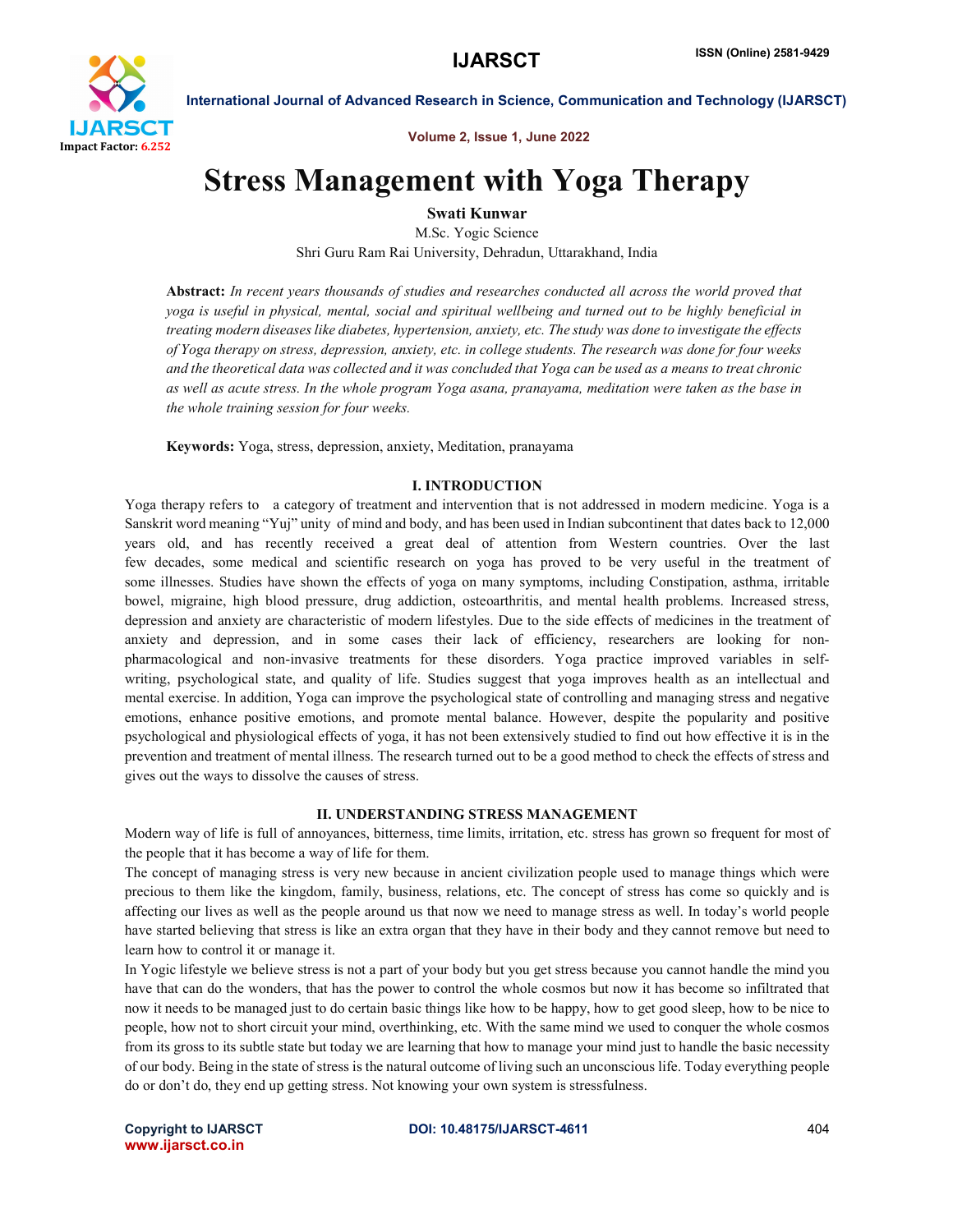

# Volume 2, Issue 1, June 2022

# 2.1 Objectives

- 1. To study the effect of Asana in reducing stress and managing it through the right techniques
- 2. To study the effect of Pranayama in balancing the stress and anxiety level
- 3. Effect of meditation in calming the overthinking and stressed mind.

# Causes of Stress

- Work and life pressure
- Challenges and hurdles in life
- Over thinking about any work or situation
- Bad experience or abuse
- Gut feeling of mentally weak
- Too much of work to handle
- Less timeline
- Failure history
- Rigid mind to accept anything new
- Unhealthy lifestyle

# Effects of Stress

- Rapid heart rate
- Sweating un necessarily
- Insomnia
- High blood pressure followed by sweating
- Headache and sometimes may cause migraine
- Feeling exhausted
- Body pain and weakness
- Chest pain
- Bad metabolism
- Hyper acidity

# Study 1:- Effect of Yoga Asana in Managing Stress

Most of the people today follow sedentary lifestyle that includes sleeping late at night and waking up late in the morning or afternoon. Our body is designed to sleep at night and work during day time. Human body works best when there is sunlight outside and it takes best rest when there is moon in the sky outside. Due to this people who work at night can't feel energetic during day time that's why they avoid doing physical activities, they are most of the time either super skinny or obese. In both the case they are unhealthy and are creating pressure in their mind but when there is a situation of over work their system fails and they get stress, since their body is weak and can't take it anymore. It's important to manage the mind and when you fail to do it, there will be consequences; that is Stress.

Following asana are found to be very useful for the stress management.

- 1. Balasana ( corpse pose)
- 2. Shavasana ( Child's pose)

# Balasana (The child's Pose)

Technique:

- 1. Kneel on the floor and sit on your butt.
- 2. Keep the big toes in contact.
- 3. Place your knees hip-width apart and inhale.
- 4. Now lean forward and exhale as you place your torso between your thighs and swing your arms forward.
- 5. Hold this pose for 34 minutes.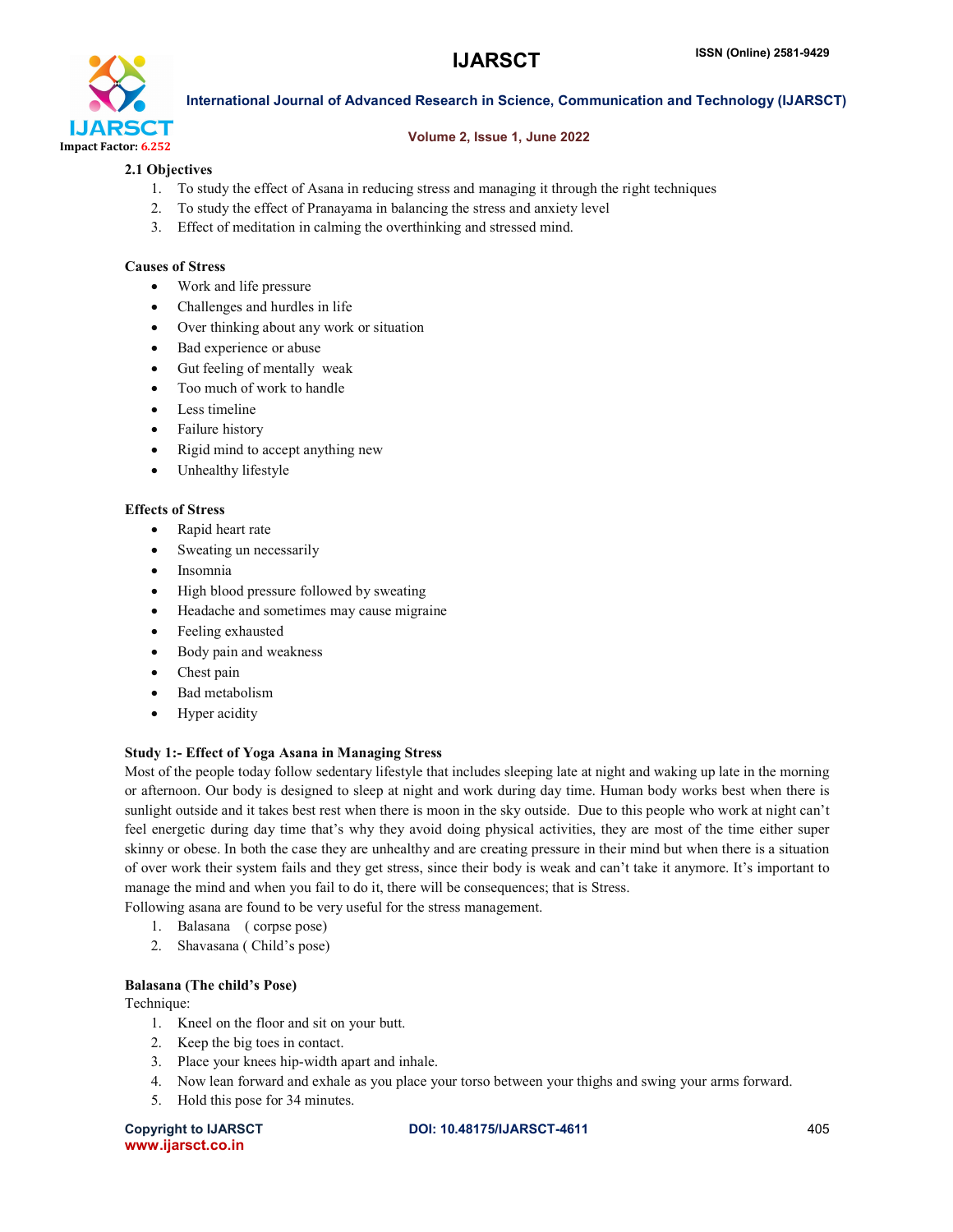

# Volume 2, Issue 1, June 2022

- 6. Finally, breathe slowly and return to the starting position.
- 7. You can repeat 5-8 times.



# Benefits

- 1. Promotes blood circulation throughout the body
- 2. Heals back pain
- 3. Useful if you feel dizzy or tired
- 4. Treats for digestion
- 5. Calms the mind and your body
- 6. Relieve stress and anxiety
- 7. Useful poses for hip pain relief and post-health maintenance.
- 8. Relaxes stomach and chest
- 9. supports energy

# Shavasana (the Corpse Pose)

#### Technique:

- 1. Lie on your back
- 2. With your shoulders relaxed, move your arms 15 cm away from your body.
- 3. Rotate your palms upwards with your arms straight and your fingertips bent.
- 4. Find a comfortable position with your legs slightly apart.
- 5. Gently close your eyes and relax your whole body.
- 6. Continue to breathe deeply without moving your body.
- 7. Recognize and focus on body parts starting with the right foot and extending to the right knee and the entire right leg.
- 8. Now repeat with the left leg.
- 9. Similarly, go over your head.
- 10. Inhale deeply to energize the body, and as you exhale, gently relax the entire body.
- 11. Present at the moment of lowering the body to the floor and hold that position for 10-15 minutes.
- 12. Pay attention to your body and your environment.
- 13. Roll left without closing your eyes and remain there for 1 minute.
- 14. Sit in an easy pose with your right palm on the floor.
- 15. Close your eyes, remain seated, and continue breathing.



www.ijarsct.co.in

Copyright to IJARSCT **DOI: 10.48175/IJARSCT-4611** 406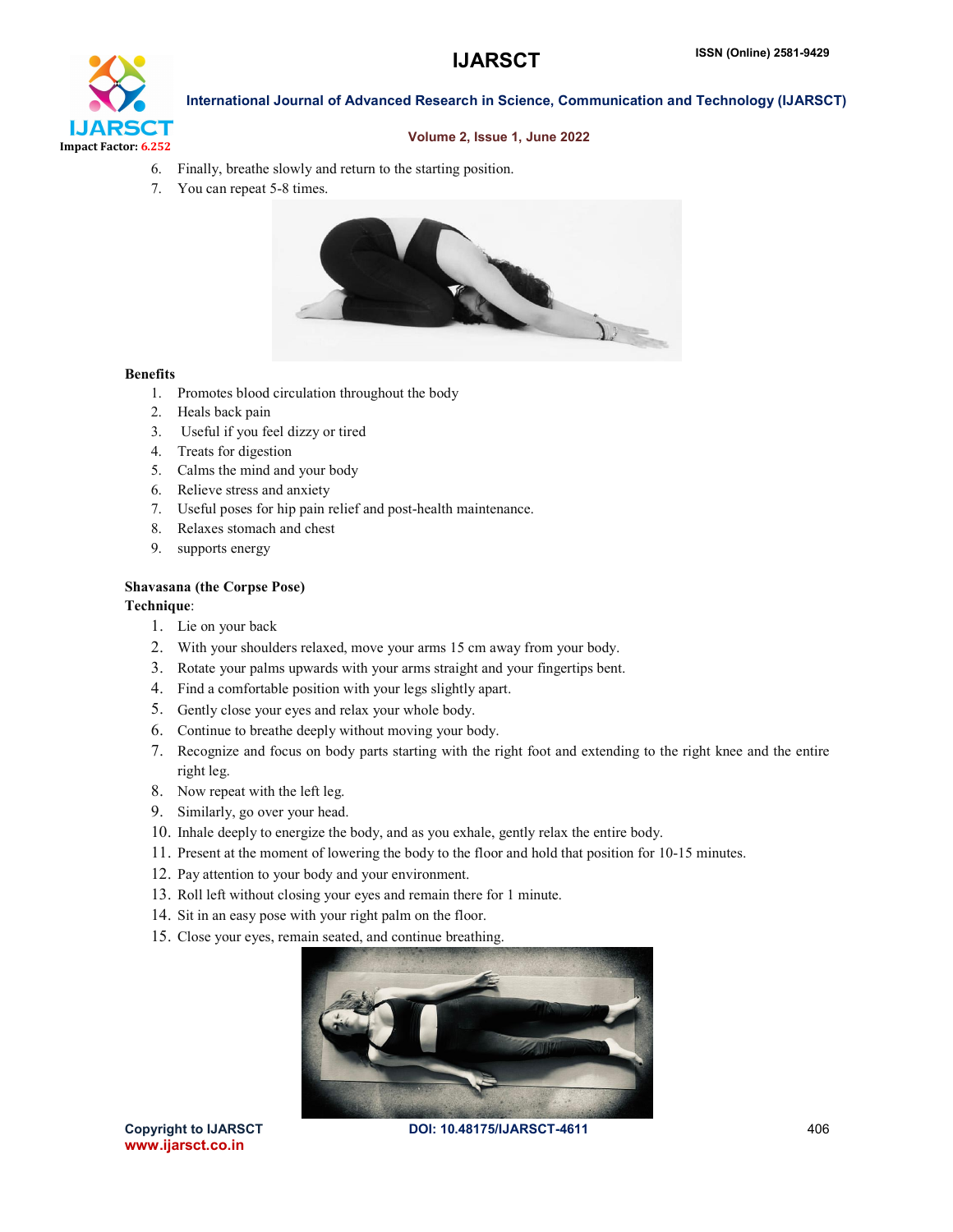

#### Volume 2, Issue 1, June 2022

#### **Benefits**

- 1. Shavasana relaxes all muscles in the body.
- 2. It calms the nervous system.
- 3. Relaxes the body and mind, and also improves blood pressure.
- 4. Puts the body into a state of deep meditation.
- 5. This pose can be performed for immediate energy recovery when you are tired or stressed.

#### Study 2: Effect of Pranayama in balancing the stress and anxiety level

There are many ways to deal with stress in modern times, but the oldest and most balanced method of stress relief and mindfulness is Pranayama. In yoga, pranayama is known to regulate autonomic activity. Combining different types of pranayama helps to achieve and maintain an autonomic balance between the two components of the sympathetic and parasympathetic part of the nervous system. Pranayama constitutes the fourth part of Patanjali's Classical Ashtanga Yoga. Following Pranayama are found to be very useful for the stress management

- 1. Sitali Pranayama
- 2. Brahmari

# Sitali Pranayama

Technique:

- 1. Sit calmly on lotus pose on a mat or a cushion, make sure the spine is straight.
- 2. Take a few deep breaths to focus.
- 3. Then bend your tongue and extending it out gently a little, inhale through the tunnel of the tongue that you have just made. Pay attention to the cooling effect of the mouth, throat, and trunk.
- 4. Loosen your tongue, close your mouth, and exhale through your nose.
- 5. Repeat steps 3 and 4 for a few minutes to relax your body and mind with a cooling effect.



# Benefits

- 1. cools body and mind
- 2. Calms mind and mood
- 3. improves concentration
- 4. Decrease body temperature
- 5. Helpful during heat waves
- 6. Helps in digestion

# Brahmari

#### Technique:

- 1. Sit on the lotus pose or sukhasana
- 2. Calmly shut your eyes and deep inhale.

www.ijarsct.co.in

Copyright to IJARSCT **DOI: 10.48175/IJARSCT-4611** 407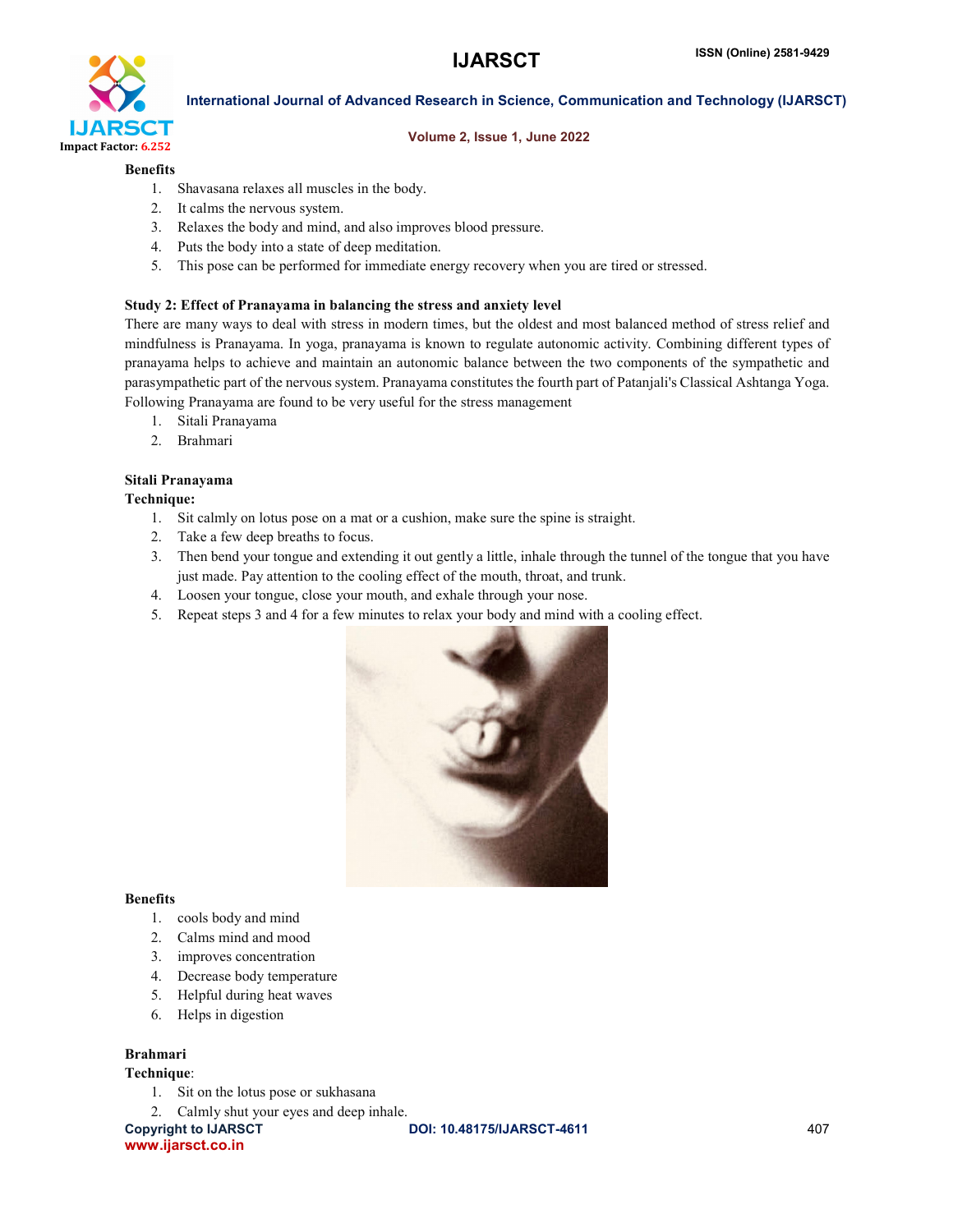

#### Volume 2, Issue 1, June 2022

- 3. Close your ears entrance with your thumbs
- 4. Place your index fingers in between the eyebrows followed by your fingers over your eyes till the nostrils.
- 5. Put little pressure gently to the sides of your nose.
- 6. Concentrate on your mind and the pineal area that is located between your eyes.
- 7. Keep the mouth closed and exhale slowly through the nostrils by making the humming sound like a bee.
- 8. Repeat this process 10 times and feel the vibrations inside the Kapaal or skull.



# Benefits:

- 1. Opens blockages and gives happiness to the mind and brain.
- 2. Helps with high blood pressure.
- 3. Calms the mind and reduces stress.
- 4. It increases the concentration power of mind.
- 5. Cures migraine
- 6. Good for Alzheimer's disease

#### Study 3: Effect of meditation in calming the overthinking and stressed mind

Overall meditation technique is not about removing stress it is all about, how you manage it. A lot depends upon how we view stress. By changing our mindset we can decrease the side effects of stress. It makes a person calm and quiet and gives a wisdom of living a better life. Meditation leads to living a life in a conscious manner by avoiding the conflicts in the mind and harnessing the energy that is being wasted away in multiple ways. Meditation opens the door to the multidimensional cosmic energy if harnessed well enough people feel ecstasy in the meditative state.

Meditation can change the story of life in which we are continuously struggling and are stressed out due to those struggles. It makes a person feel complete by controlling the brain from going to the wrong directions and moving in the wise path. There is a limit of everything our body can tolerate, too low BP or too high BP can kill you, too less and too much sugar in blood kill you anytime same way too much stress can put a body at a state of breakdown.

Like a car if we drive it in economy mode always, it may perform better than that it should have and may long last for a very long time. But, if we push the gas always at a high RPM definitely it is a strong car but it will breakdown quickly due to over stress. Same is with our mind so it's very important to understand the management of stress and we can live efficiently and live longer than a stressed mind.

Meditation is the key to steadiness in mind, body and soul.

#### III. RESULT

- 1. Better sleeping pattern and concentration: before the students were having a hard time sleeping due to multiple reasons like stress of studies, stress of lifestyle, stress of personal life, etc. Most of the students who followed the program correctly showed better sleeping pattern. Those who complained about the lack of concentration were already getting better results while ongoing program.
- 2. Better lifestyle: change in the lifestyle was observed, followed by calm behavior among each other as well as the other students. Social life as well academic life was improved due to the management of stress among all. Better results were also observed due to less or no stress.

www.ijarsct.co.in